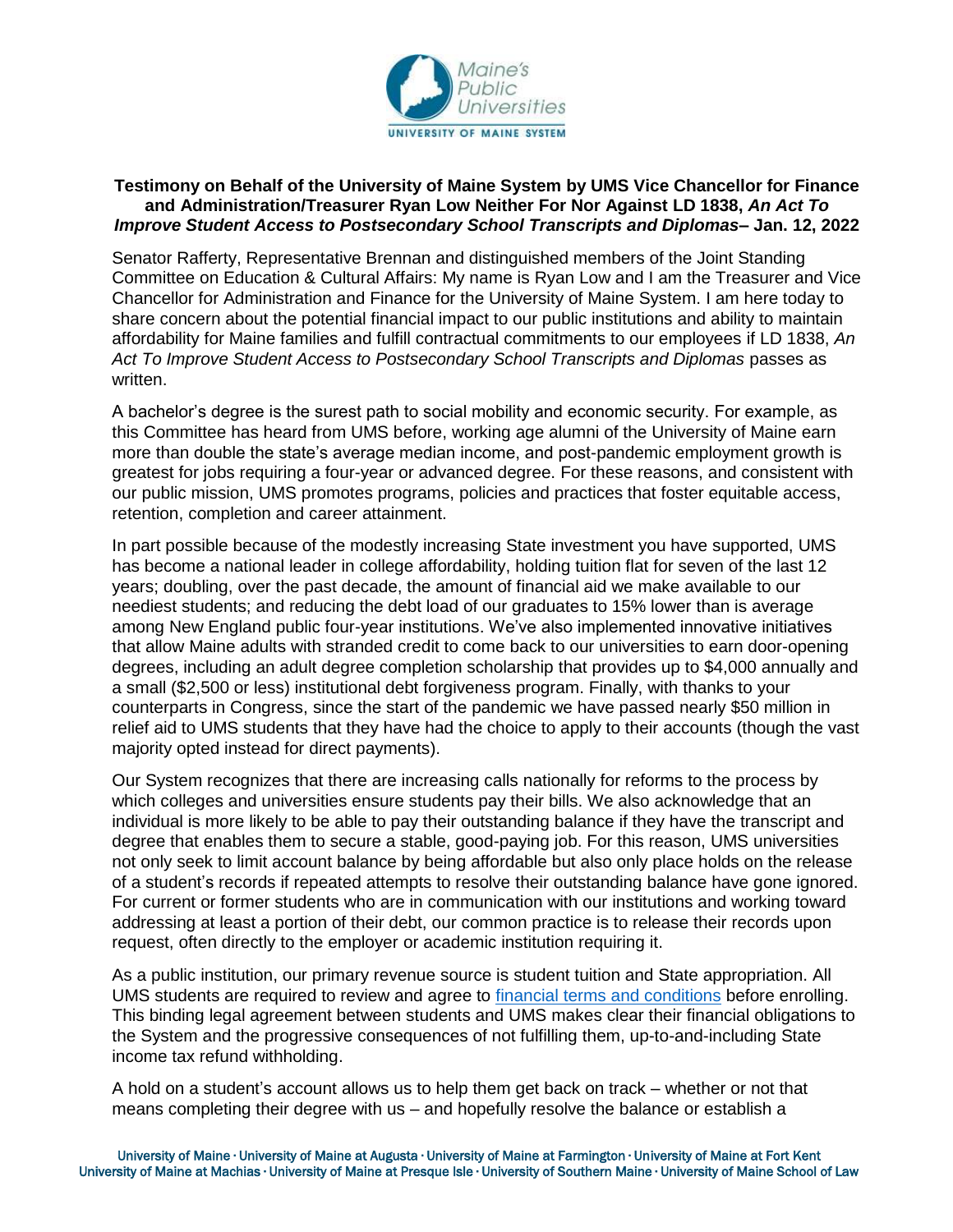reasonable payment plan before it impacts their credit and future opportunity. If the Legislature removes entirely this essential tool for getting individuals to make contact with us so we can work together to develop a path forward, it also threatens our ability as a system of public universities to maintain affordability for all students, and to honor the collectively bargained compensation for our employees that is dependent upon that revenue. This is not hyperbole. Currently, there is \$38.25 million past due from the 10,565 accounts on which there are transcript holds. The average current balance is \$3,620. While a quarter of accounts have a current balance of \$1,000 or less, nearly one-tenth have current balances greater than \$10,000.

Like the sponsors and supporters of this bill, we recognize that a college credential has never been more important and we want nothing more than for more Mainers to fully realize the proven power of postsecondary education. UMS looks forward to working with them and this Committee to develop this proposal in a way that best positions our institutions and all the students they serve for success. At a minimum, individuals should be required to enter into an agreement with the university to discharge their debt before their records are released.

I thank you for the opportunity to testify today and for your ongoing support of Maine's public universities and welcome your questions.